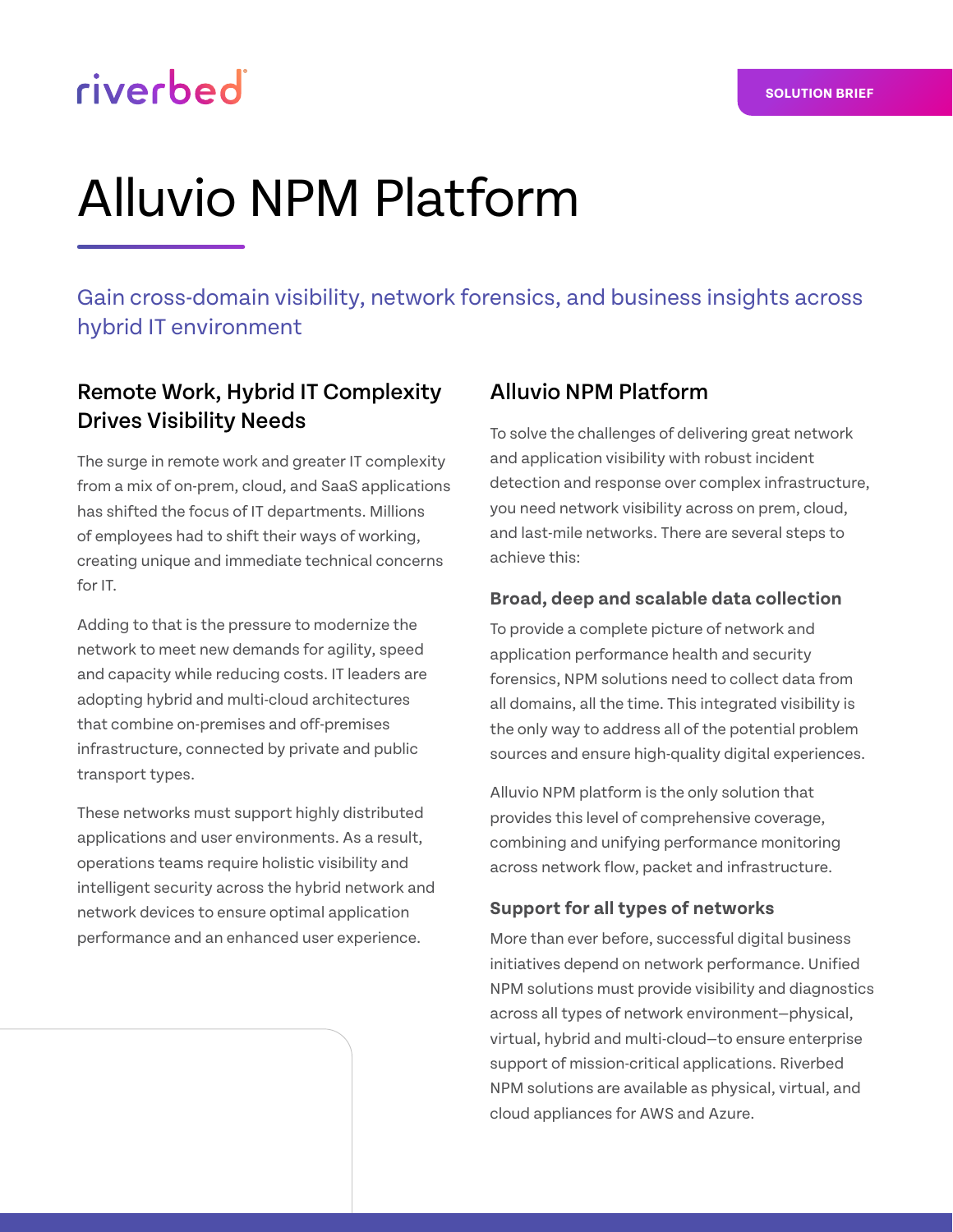#### **Business-centric, cross-domain insights**

Improve user experience by blending end-to-end performance monitoring of data and analytics from different domains in a common user interface to make it easy to share and tailor among various technical disciplines executive and business

stakeholders. Drill down into any performance issue both reactively and proactively. The Riverbed NPM platform combines breadth of monitoring and depth of analysis, presented in custom views according to role (figure 1).



#### **Surfacing insights with AIOps**

AIOps refers to the analytics for IT Operations. Today's IT Ops teams need all of the data they can get to simplify their job and keep users happy: infrastructure metrics, SNMP, CLI and API data, network flows, device health, user experience metrics, packets and transactional metadata, synthetic transactions, even application traces and logs.

Riverbed NPM not only uses machine learning and analytics in all its domain-level products, but also at the unified NPM level. It brings together the billions of transactions, metadata, and metrics that are generated each day across the product lines and applies artificial intelligence and machine learning

insights to identify the types of incidents that can only be identified when you bring this volume of disparate types of data together.

Enterprise Management Associates found that, "Integrated platforms are more effective at performance monitoring than standalone, best-ofbreed tools" and "that tools that can correlate multiple classes of network data are more effective in all NPM use cases."1

<sup>1</sup> [https://www.riverbed.com/document/infographics/digital](https://www.riverbed.com/document/infographics/digital-transformation-is-the-top-driver-of-enterprise-network-strategies-infographic.pdf)[transformation-is-the-top- driver-of-enterprise-network-strategies](https://www.riverbed.com/document/infographics/digital-transformation-is-the-top-driver-of-enterprise-network-strategies-infographic.pdf)[infographic.pdf](https://www.riverbed.com/document/infographics/digital-transformation-is-the-top-driver-of-enterprise-network-strategies-infographic.pdf)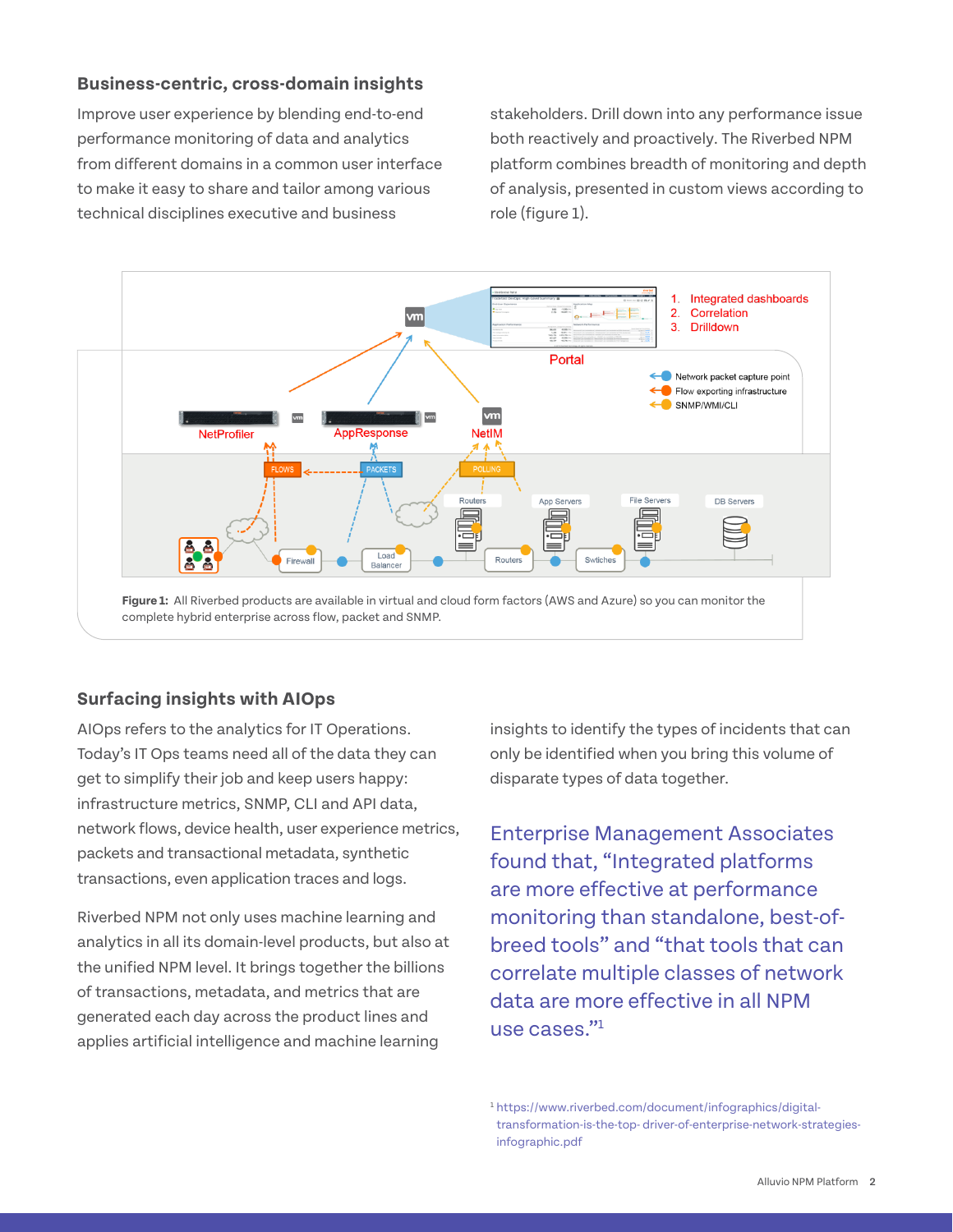# Alluvio Unified NPM Platform

Alluvio NPM is an integrated, but modular solution it can be used to provide a holistic network and application visibility while any component (figure 2) can be used independently, to solve domain-specific problems. This allows investment protection as solutions can be extended at any time to provide additional breadth, depth, or capacity.



#### **Unified Network Performance Monitoring**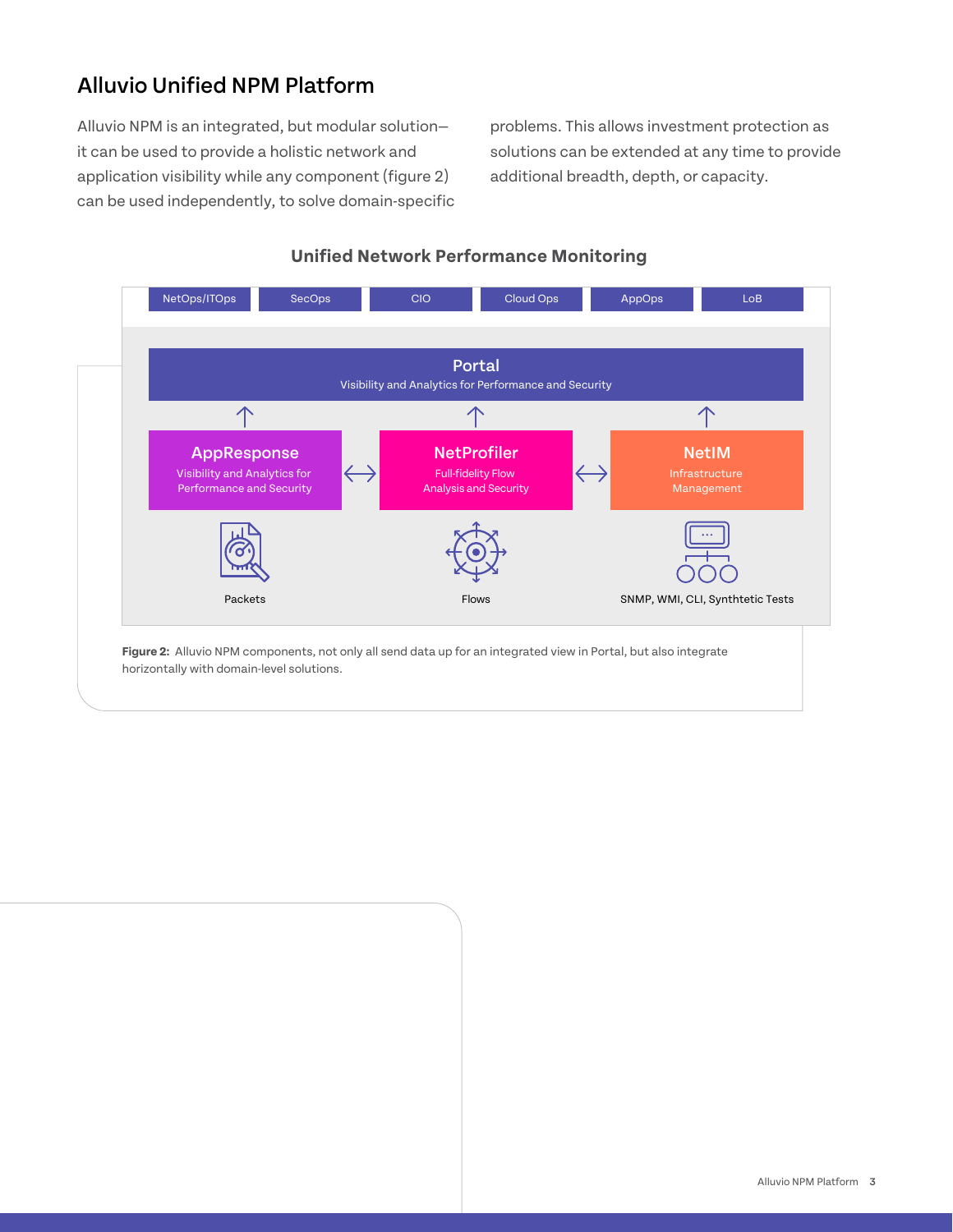# Alluvio Portal

#### **Integrated, role-based dashboards**

Alluvio [Portal](https://www.riverbed.com/products/steelcentral/steelcentral-portal.html) blends data from all of the Riverbed NPM components plus [Alluvio Aternity™ EUEM and](https://www.riverbed.com/solutions/digital-experience-management)  [APM](https://www.riverbed.com/solutions/digital-experience-management), and provides a centralized, dynamic view of your enterprise's digital environment. This holistic

view provide operational teams, executives, and line of business a single source of truth for network and application performance monitoring and accelerated troubleshooting.

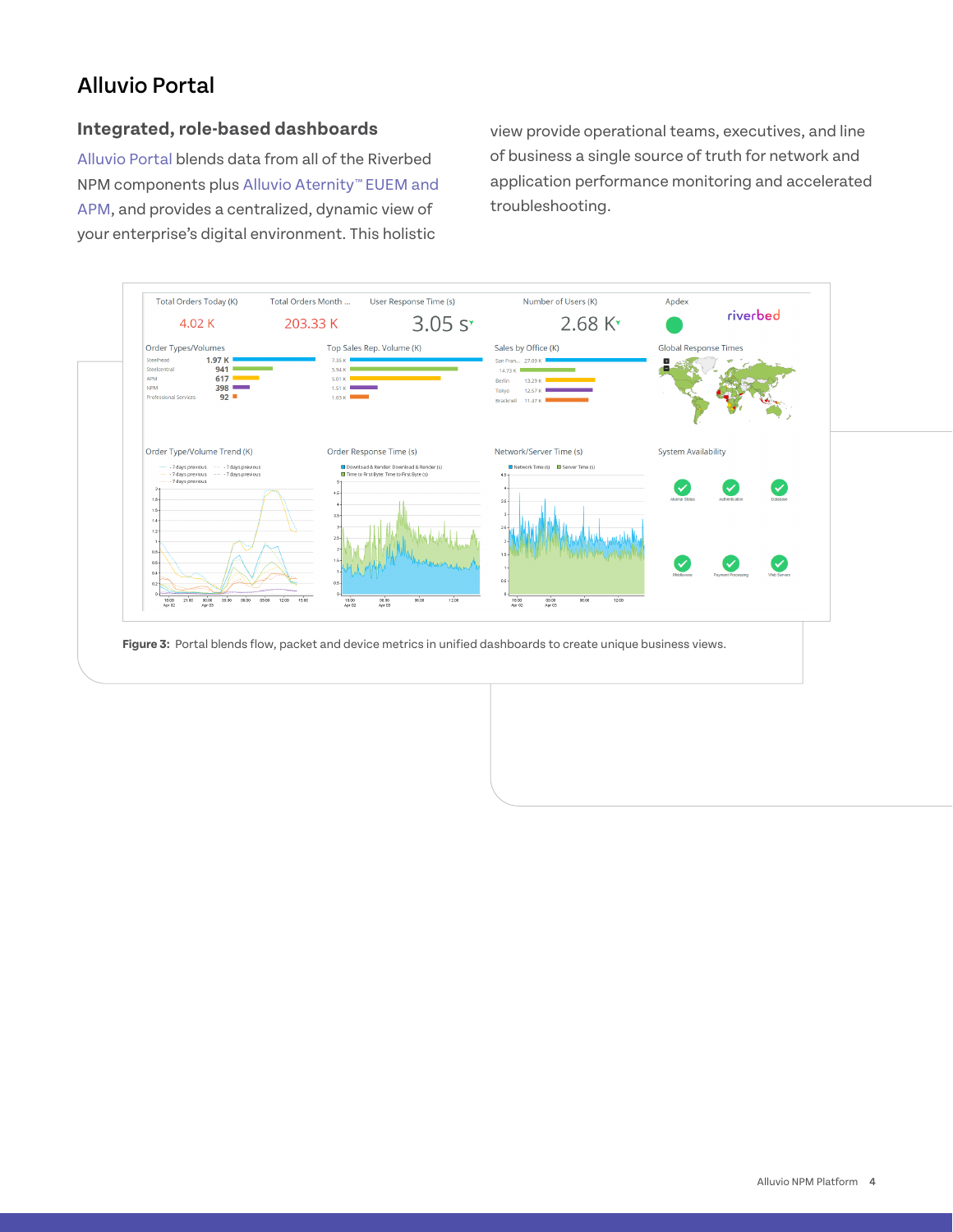# Alluvio AppResponse

## **Packet-based Application Performance Monitoring**

Alluvio [AppResponse](https://www.riverbed.com/products/steelcentral/steelcentral-appresponse-11.html) provides powerful, flexible network and application analytics and workflows to speed problem diagnosis and resolution. Functional out of the box with pre-defined insights and a rich varviety of performance metrics. AppResponse helps you get answers fast. It combines network forensics, application analytics and end-user experience monitoring in a single solution so you have everything you need at your fingertips to resolve network and application performance issues quickly.

AppResponse passively monitors the network and collects packet data for continuous, real-time and historical application monitoring. Continuous packet capture means rich troubleshooting details are always available when you need them, saving time and money by minimizing the effect downtime has on business productivity and reducing or avoiding business-stopping slowdowns or outages.

## **AppResponse integrates with:**

- **•** Alluvi[o Packet Analyzer Plus](https://www.riverbed.com/products/steelcentral/steelcentral-packet-analyzer.html) speeds network pack analysis and reporting of large trace files using an intuitive graphical user interface and a broad selection of pre-defined analysis views
- **•** Alluvi[o Transaction Analyzer](https://www.riverbed.com/products/steelcentral/steelcentral-transaction-analyzer.html) provides detailed analysis of transactions using powerful visualization and advanced analytical techniques



**Figure 4:** Alluvio AppResponse provides network forensics, application analytics and end-user experience monitoring to help you troubleshoot faster.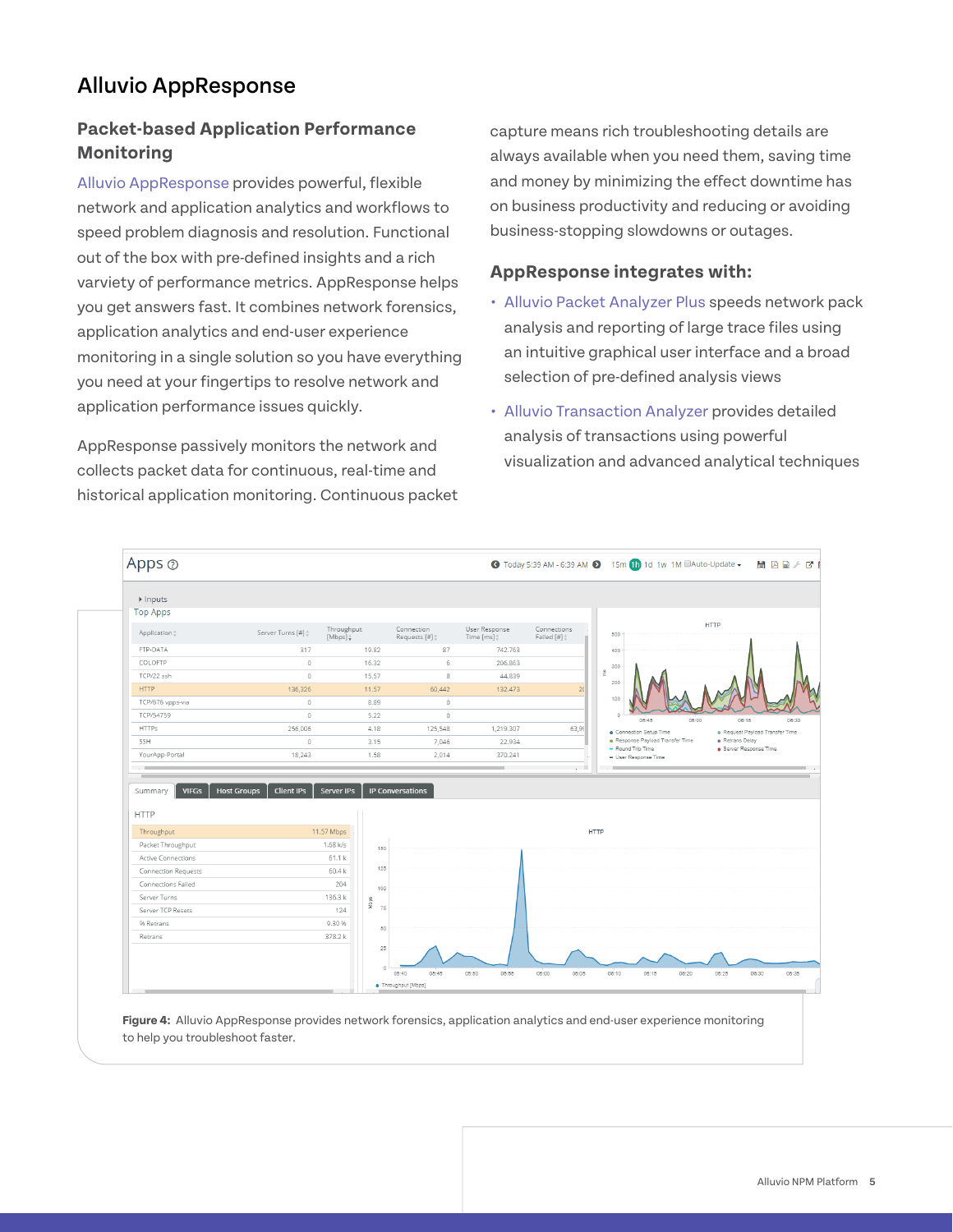# Alluvio NetProfiler

#### **Enterprise Flow Monitoring**

Alluvio [NetProfiler](https://www.riverbed.com/products/steelcentral/steelcentral-netprofiler.html) is centralized network flow reporting and analysis that you can use to quickly view hybrid network performance and troubleshoot issues before your end users ever know there's a problem. It can combine network flow data with packet-based performance metrics to provide proactive monitoring, analysis, and reporting. NetProfiler uses automated discovery

and dependency mapping to help you understand the application services in your environment and automated behavior analytics to baseline normal performance and alert on abnormal changes as soon as they occur—typically before users are even aware that performance is degrading.

NetProfiler leverage Alluvio [Flow Gateway](https://www.riverbed.com/products/steelcentral/steelcentral-flow-gateway.html) for flow collection, aggregation and de-duplication.

# NetProfiler Advanced Security Module

#### **Incident detection and response**

The [NetProfiler Advanced Security Module](https://www.riverbed.com/products/steelcentral/steelcentral-netprofiler-advanced-security-module.html)  transforms network flow into cybersecurity intelligence, providing essential visibility and forensics for broad threat detection, investigation, and mitigation. Using full-fidelity network flow, to

capture and store all the data you need for forensic analysis the Advanced Security Module delivers the crucial insights and empirical evidence to detect and investigate advanced persistent threats that bypass typical preventative measures as well as those that originate inside the network.

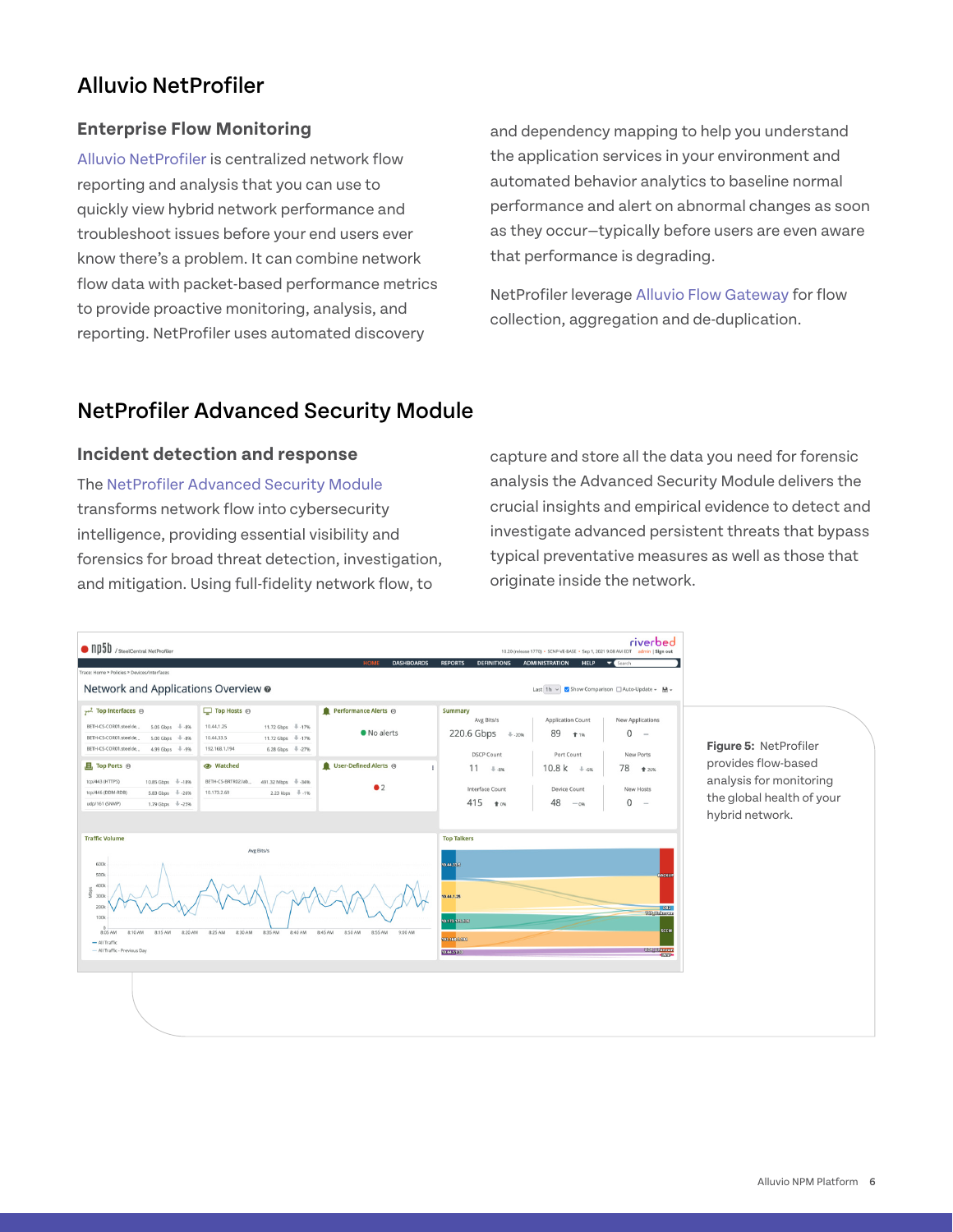# Alluvio NetIM

#### **Infrastructure Management**

Alluvi[o NetIM](https://www.riverbed.com/products/npm/netim) provides integrated mapping, monitoring, and troubleshooting for your IT infrastructure. With NetIM, you can capture infrastructure topology information, detect and troubleshoot performance issues, map application network paths, and diagram your network. Additionally, you can manage infrastructure issues within the context of application, network, and end-user experience for a blended view of overall performance.

NetIM provides agentless infrastructure component monitoring (SNMP, WMI, CLI, API, synthetic testing) to deliver a comprehensive picture of how your infrastructure is affecting network and application performance and how that affects user experience. NetIM infrastructure management complements Riverbed's network and application performance visibility.